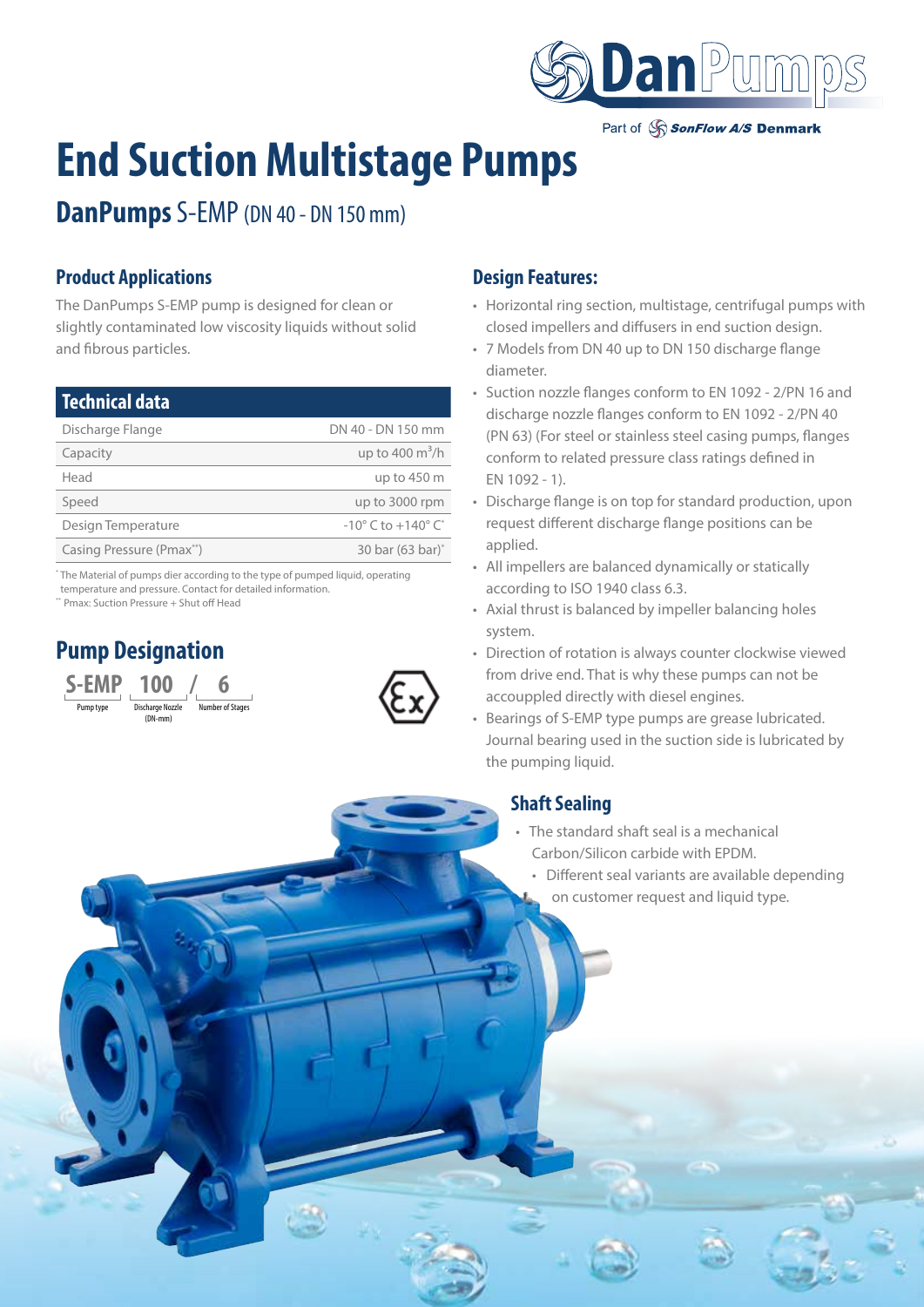# **Performance Curves - Complette DanPumps S-EMP**





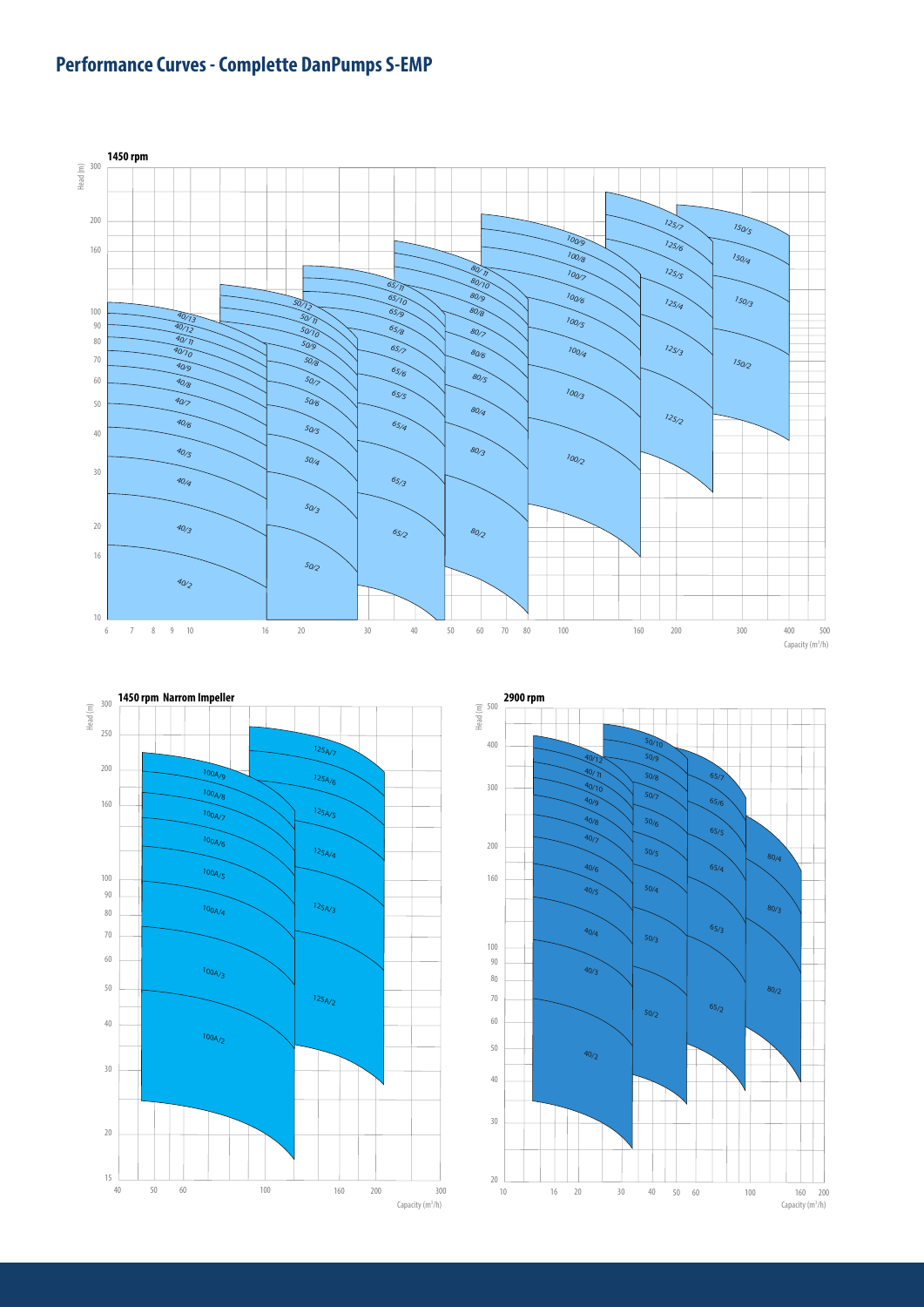#### **Dimensions**





#### "C" according to the number of stages (mm) Maximum number of stages according to shaft material Bearing Type

**Pump type <sup>2</sup> <sup>3</sup> <sup>4</sup> <sup>5</sup> <sup>6</sup> <sup>7</sup> <sup>8</sup> <sup>9</sup> <sup>10</sup> <sup>11</sup> <sup>12</sup> <sup>13</sup>** 40 187 242 297 352 407 462 517 572 627 682 737 792 50 212 274 336 398 460 522 584 646 708 770 832 65 247 318 389 460 531 602 673 744 815 886 80 280 363 446 529 612 695 778 861 944 1027 100 347 447 547 647 474 847 947 1047 125 364 479 594 709 824 939 150 437 582 727 872 **Pump type 1.4462 / 1.4021 1.4301 / 1.4401** 1450 rpm 2900 rpm 1750 rpm 3500 rpm 1450 rpm 2900 rpm 1750 rpm 3500 rpm 40 13(13) 12(8) 13(13) 7(3) 50 12(12) 10(6) 12(10) 7(2) 65 11(11) 7(4) 11(8) 5(2) 80 11(11) 4(2) 11(8) 3(N/A) 100 9(7) - 6(4) -125 7(5) - 4(2) - 150 5(3) - 3(N/A) -**Pump type Bearing type** 40 6305 50 6306 65 6307 80 3308 100 3309 125 3310 150 3312

| <b>Pump</b> |            | Dimensions (mm) |     |              |           |     |     |     |                 |     |              |     |     |     |    |     |    | <b>Shaft</b> | Weight (kg) |              |    |     |              |
|-------------|------------|-----------------|-----|--------------|-----------|-----|-----|-----|-----------------|-----|--------------|-----|-----|-----|----|-----|----|--------------|-------------|--------------|----|-----|--------------|
| type        | <b>DNe</b> | <b>DNb</b>      | A   | $\mathsf{b}$ |           | E.  | e   | h.  | m               | m1  | $\mathsf{n}$ | n1  | q1  | q2  | ØZ | u1  | u2 | d1           | $\vert$ 11  | $\mathbf{v}$ | u. | G   | $\mathsf{g}$ |
| 40          | 65         | 40              | 237 | 23           | $C + 237$ | 147 | 175 | 160 | 60              | 75  | 232          | 55  | 175 | 90  | 15 | 109 | 20 | 24           | 60          | 27           | 8  | 54  | 9,5          |
| 50          | 80         | 50              | 258 | 23           | $C + 259$ | 160 | 190 | 160 | 60              | 85  | 256          | 60  | 200 | 98  | 15 | 115 | 20 | 28           | 65          | 31           | 8  | 82  | 13           |
| 65          | 100        | 65              | 275 | 38           | $C + 275$ | 170 | 215 | 180 | 60              | 85  | 294          | 60  | 240 | 121 | 15 | 125 | 25 | 32           | 65          | 35           | 10 | 85  | 20           |
| 80          | 125        | 80              | 331 | 75           | $C + 331$ | 289 | 265 | 210 | 85              | 85  | 410          | 90  | 340 | 42  | 15 | 62  | 25 | 38           | 80          | 41           | 10 | 113 | 26           |
| 100         | 150        | 100             | 397 | 105          | $C + 397$ | 349 | 300 | 250 | 90              | 90  | 450          | 90  | 370 | 48  | 15 | 70  | 30 | 42           | 110         | 45           | 12 | 150 | 42           |
| 125         | 200        | 125             | 410 | 70           | $C + 410$ | 355 | 375 | 300 | 110             | 12  | 572          | 105 | 450 | 55  | 23 | 80  | 30 | 48           | 110         | 51.5         | 14 | 264 | 75           |
| 150         | 200        | 150             | 475 | 60           | $C + 475$ | 410 | 425 | 350 | 30 <sub>1</sub> | 135 | 655          | 110 | 550 | 65  | 23 | 103 | 30 | 55           | 110         | 59           | 16 | 455 | 120          |

Note: All rights reserved. Pump weight= G + (s x g) (s: number of stage)

#### **Flange Dimensions**

| $\sim$<br>$\mathbf{I}$<br>1092 | DNe/<br><b>DNb</b> |     | <b>Suction &amp; Discharge</b><br>(PN 16) |                         |                | <b>Suction &amp; Discharge</b><br>(PN 40) |     |    |    |  |  |  |  |
|--------------------------------|--------------------|-----|-------------------------------------------|-------------------------|----------------|-------------------------------------------|-----|----|----|--|--|--|--|
| $\mathbb{E}$                   |                    | Df  | k                                         | $\overline{\mathsf{S}}$ | n              | Df                                        | k   | S  | n  |  |  |  |  |
|                                | 40                 | 150 | 110                                       | 19                      | $\overline{4}$ | 150                                       | 110 | 19 | 4  |  |  |  |  |
|                                | 50                 | 165 | 125                                       | 19                      | $\overline{4}$ | 165                                       | 125 | 19 | 4  |  |  |  |  |
|                                | 65                 | 185 | 145                                       | 19                      | $\overline{4}$ | 185                                       | 145 | 19 | 8  |  |  |  |  |
|                                | 80                 | 200 | 160                                       | 19                      | 8              | 200                                       | 160 | 19 | 8  |  |  |  |  |
|                                | 100                | 220 | 180                                       | 19                      | 8              | 235                                       | 190 | 23 | 8  |  |  |  |  |
|                                | 125                | 250 | 210                                       | 19                      | 8              | 270                                       | 220 | 28 | 8  |  |  |  |  |
|                                | 150                | 285 | 240                                       | 23                      | 8              | 300                                       | 250 | 28 | 8  |  |  |  |  |
|                                | 200                | 340 | 295                                       | 23                      | 12             | 375                                       | 320 | 31 | 12 |  |  |  |  |



"n" number of holes